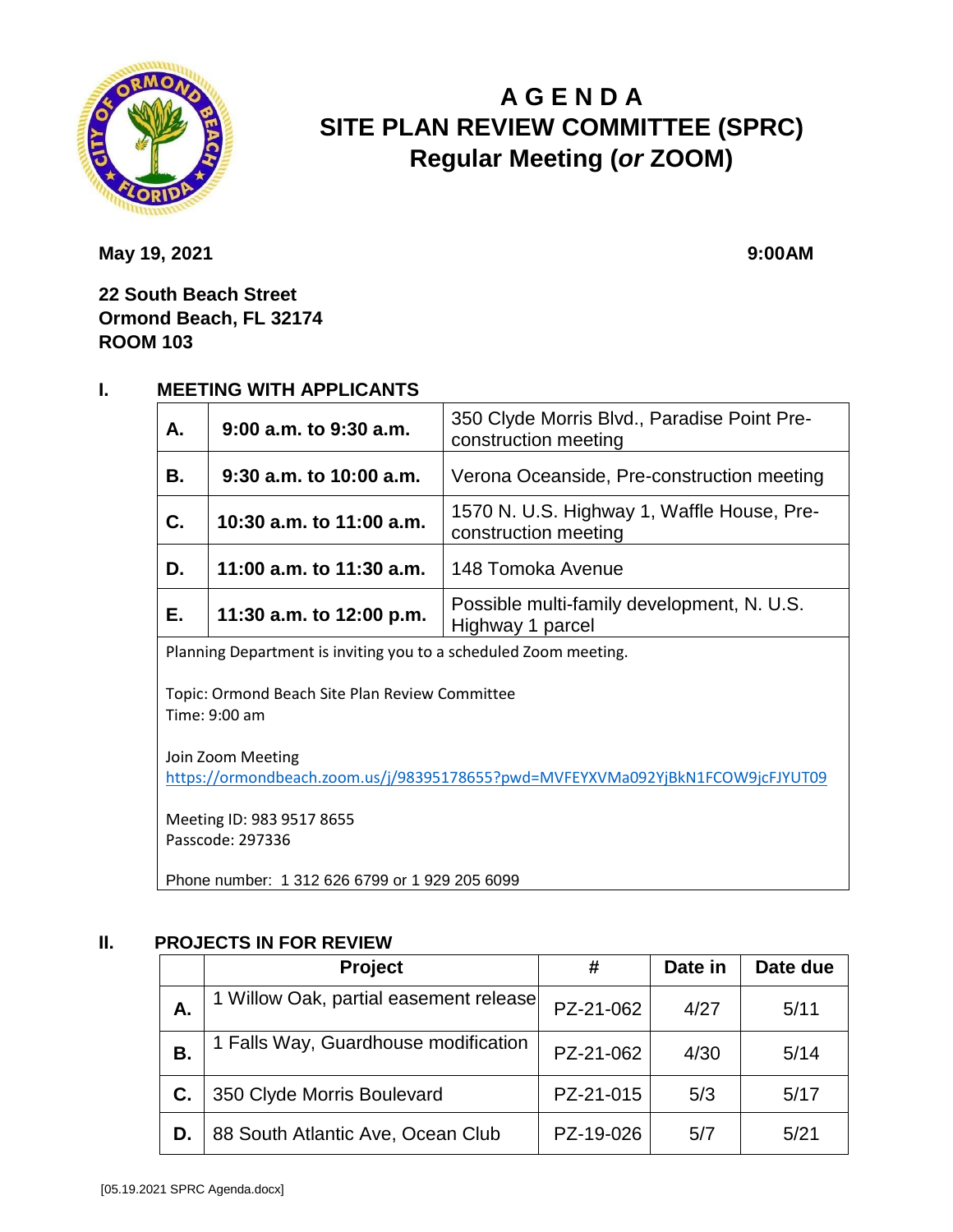| Е. | 1345 North U.S. Highway 1, Total<br>Comfort, minor amendment                  | PZ-20-080 | 5/11 | 5/25 |
|----|-------------------------------------------------------------------------------|-----------|------|------|
| F. | 29 North Perrot Drive, Perrott Depot                                          | PZ-21-029 | 5/11 | 5/25 |
| G. | Force Main extension, Flagler County<br>Hunter's Ridge                        | PZ-21-070 | 5/12 | 5/26 |
| Η. | Iris Subdivision (utilities only) Flagler<br><b>County Hunter's Ridge</b>     | PZ-21-071 | 5/12 | 5/26 |
| I. | Celedine Subdivision (utilities only)<br><b>Flagler County Hunter's Ridge</b> | PZ-21-069 | 5/12 | 5/26 |
| J. | <b>Tattersall at Tymber Creek</b>                                             | PZ-21-067 | 5/13 | 5/27 |
| K. | 1044 North U.S. Highway 1, US 1<br>Business Park, minor amendment             | PZ-20-75  | 5/13 | 5/27 |

### **III. APPROVAL OF THE MINUTES**

**A.** May 12, 2021

## **IV. DISCUSSION ITEMS**

**A.** None

## **V. PROJECTS UNDER CONSTRUCTION**

| <b>Project</b>                       | % Complete |  |  |  |
|--------------------------------------|------------|--|--|--|
| 783 North U.S. Highway 1             | 55%        |  |  |  |
| Casements, Carriage House expansion  | 98%        |  |  |  |
| Dunkin Donuts, 1535 North US Hwy 1   | 15%        |  |  |  |
| <b>Edgewell Loading Dock</b>         | 95%        |  |  |  |
| Germfree driveway addition           | 85%        |  |  |  |
| <b>KOMN Condominium Association</b>  | $0\%$      |  |  |  |
| Nova Road Controlled Storage Climate | 55%        |  |  |  |
| <b>Ormond Museum</b>                 | 25%        |  |  |  |
| Publix, 101 East Granada Boulevard   | 60%        |  |  |  |
| <b>Starbucks</b>                     | 55%        |  |  |  |
| The Pumphouse                        | 55%        |  |  |  |
| <b>Total Comfort</b>                 | 50%        |  |  |  |
| <b>Utilities only</b>                |            |  |  |  |
| 101 Town & Country Lane              | 40%        |  |  |  |
| <b>Deerfield Trace</b>               | 99%        |  |  |  |
| Huntington Green, 2B                 | 90%        |  |  |  |
| Huntington Villas, 2B                | 90%        |  |  |  |